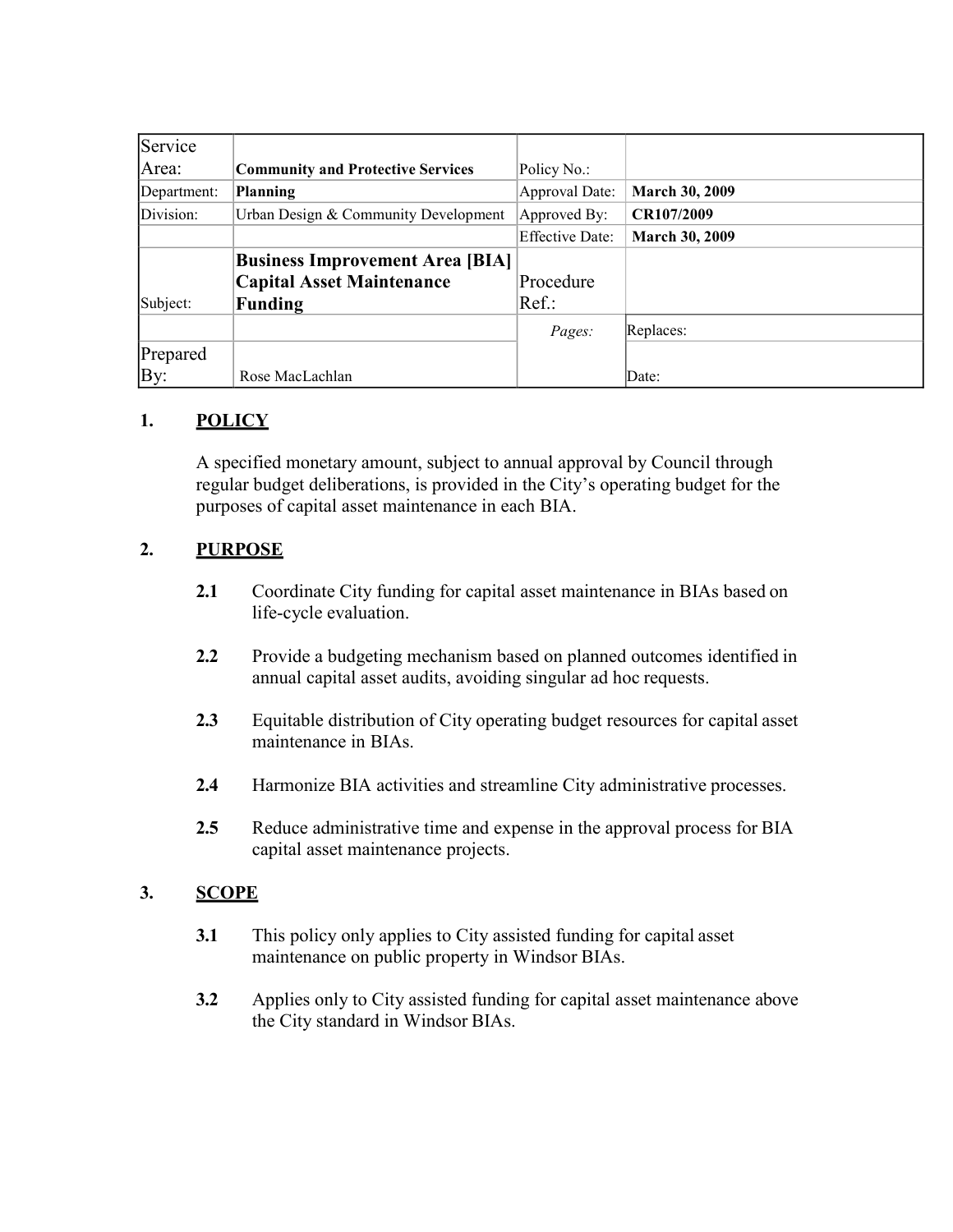### **4. RESPONSIBILITY**

#### **4.1** City Council is responsible for:

- **4.1.1** Approving funding for BIA capital asset maintenance on an annual basis; and
- **4.1.2** Approving all changes proposed to this policy.
- **4.2** The Planning Department, working in consultation with the Public Works Operations Division, is responsible for:
	- **4.2.1** Establishing procedures or forms that may be adopted to implement this policy;
	- **4.2.2** Revising this policy as directed by CityCouncil;
	- **4.2.3** Liaising with BIAs in their preparation of capital asset maintenance funding requests;
	- **4.2.4** Managing the process of receiving capital asset maintenance funding requests in BIAs and vetting them through City Administration;
	- **4.2.5** Establishing Project Review Teams composed of City Administration with the responsibility and expertise appropriate to each BIA capital asset maintenance funding request;
	- **4.2.6** Reviewing the effectiveness of this policy at least once during each City Council term and reporting to Council any recommended changes.
- **4.3** General Managers are responsible for ensuring their staff are:
	- **4.3.1** Participating in Project Review Teams and capital asset audits in a timely and effective manner to not unduly delay City Administration's vetting of capital asset maintenance in BIAs.
	- **4.3.2** Implementing approved BIA capital asset maintenance assigned to their service area, in accordance with normal accounting and processing of appropriate work order procedures.
- **4.4** The Windsor Business Improvement Area Advisory Committee is responsible for recommending to Council an appropriate formula for the equitable distribution of municipal maintenance funding to the City of Windsor BIAs.
- **4.5** Each BIA is responsible for preparing and submitting its requests to Administration for City assisted funding of capital asset maintenance that meet the Governing Rules and Regulations outlined in Section 5 below, on or before the specified policy and procedure deadlines.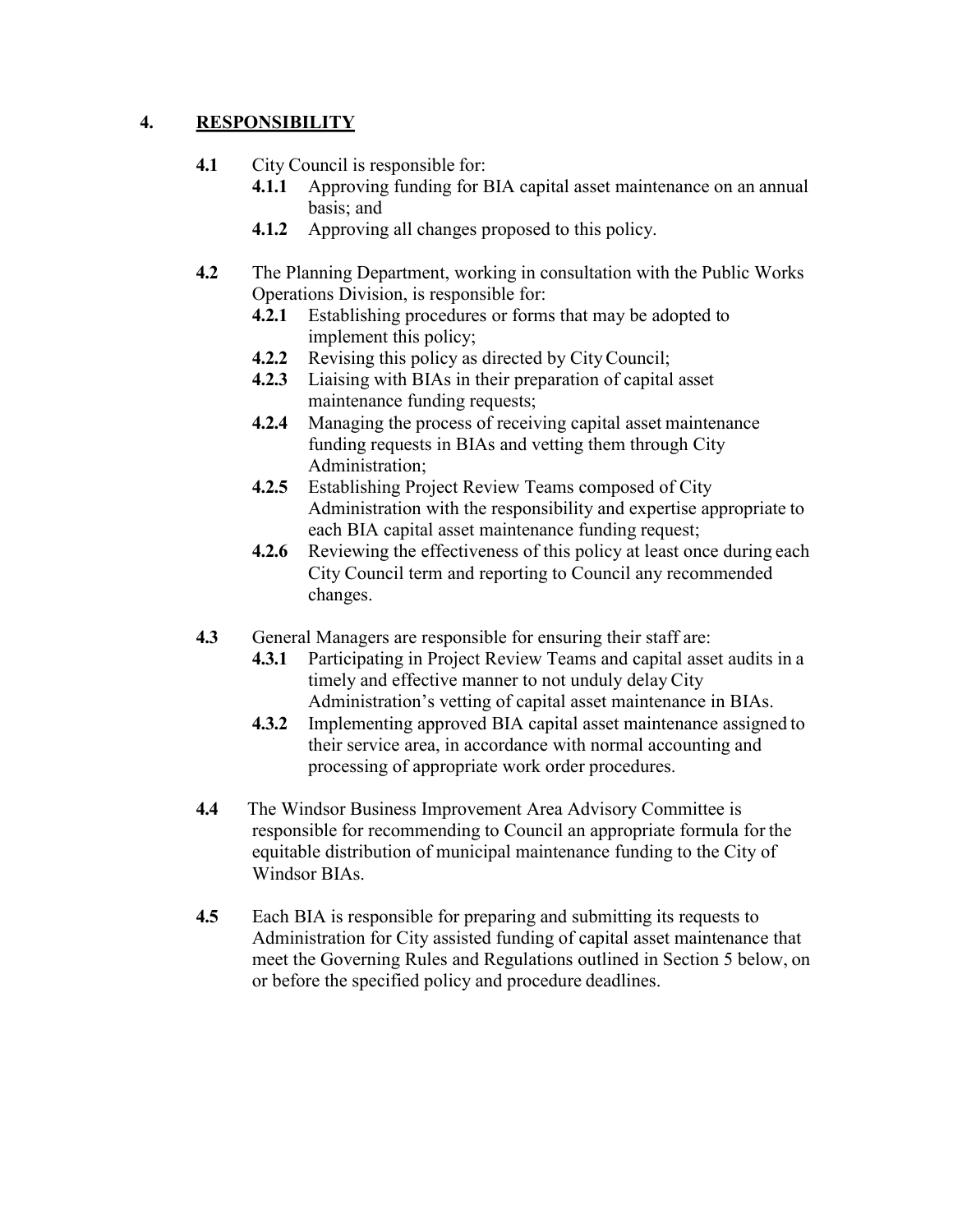## **5. GOVERNING RULES AND REGULATIONS**

- **5.1** The City's operating budget BIA capital asset maintenance funds shall only be used for maintenance beyond the standard level of municipal service on publicly owned capital assets located in BIAs. Maintenance refers to the delivery and/or general upkeep of a municipal service or capital asset that is monitored on an annual or otherwise ongoing basis by the City of Windsor.
- **5.2** Eligible funding shall include the following:
	- **5.2.1 General repair** of all permanent infrastructure beyond the City standard including sidewalk and roadway lighting fixtures, inground planters, trees, paving treatments, etc.
	- **5.2.2 Ongoing maintenance** costs associated with the above noted such as watering of plant materials and sidewalk cleaning.
- **5.3** Criteria for prioritizing BIA capital asset maintenance requests:
	- **5.3.1** Priority is based on areas/items posing liability concerns and the level of deterioration of capital assets.
	- **5.3.2** Priority projects for each BIA are reviewed and evaluated by both the respective BIA and the Project Review Team.
	- **5.3.3** In cases that pose a liability concern, the Project Review Team may direct the BIA capital asset maintenance funds towards higher priority projects in the respective BIA.
- **5.4** The Fund must not be used in such a way that would supersede an existing policy or operating budget established by Council.
- **5.5** Maintenance is undertaken upon completion of a BIA Maintenance Request Form, a Capital Asset Audit Form, and upon approval by City Administration.
- **5.6** BIAs eligible for capital asset maintenance funding meet the following requirements:
	- **5.6.1** BIA has been in existence for more than 3 years.
	- **5.6.2** BIA Board of Management approved by Council.
	- **5.6.3** A BIA Capital Asset Audit Form and BIA Capital Asset Maintenance Request Form are completed by the BIA in collaboration with City Administration and maintained/updated on an annual basis. The primary purpose of the Capital Asset Audit is to identify and prioritize capital asset items/areas in need of maintenance.
	- **5.6.4** The BIA budget is discussed at a membership meeting in accordance with the provisions under the Ontario Municipal Act and approved by City Council for the year which the City assisted maintenance funding is to be provided.